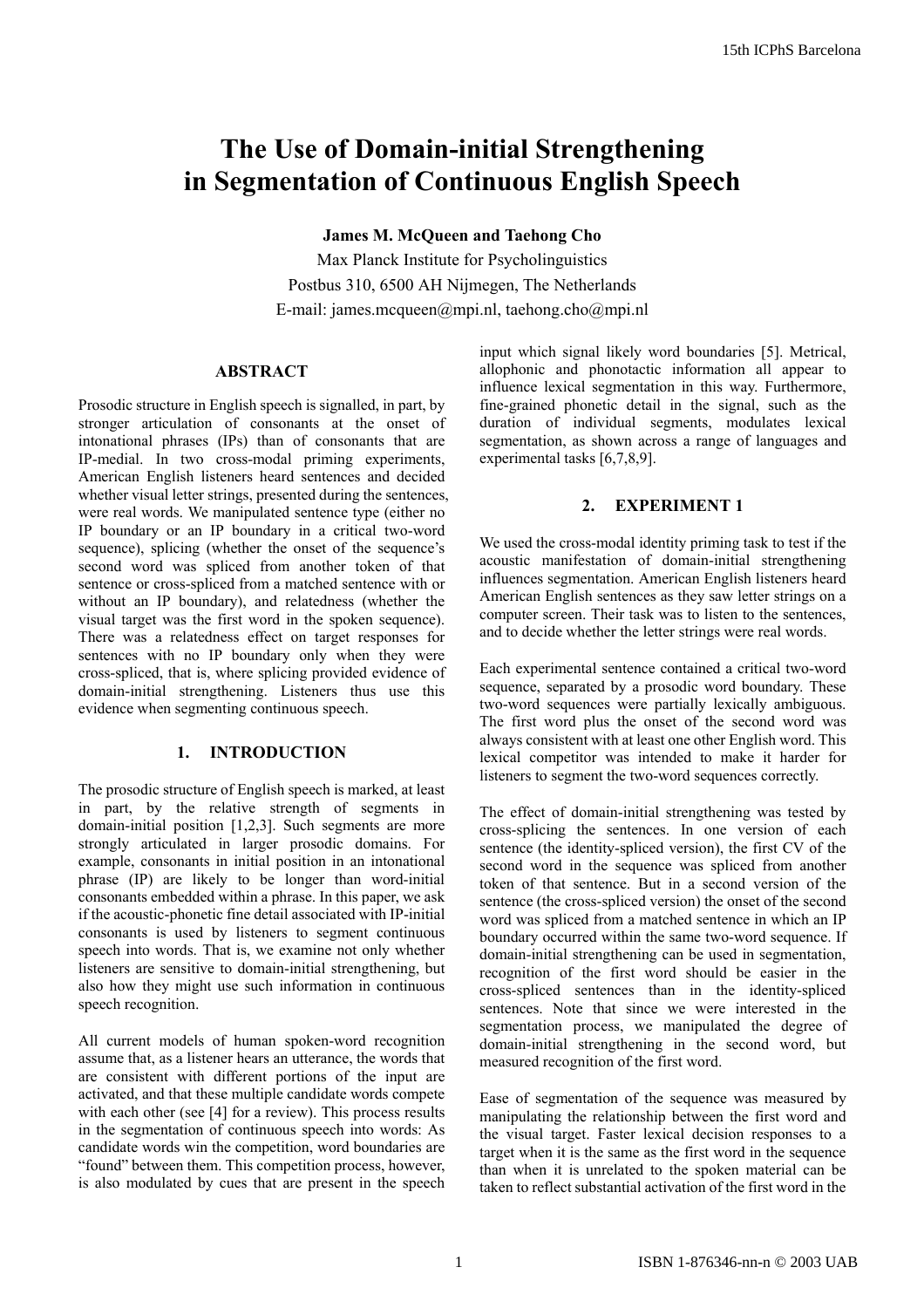speech recognition system. The question, therefore, was whether this priming effect would be stronger in the cross-spliced than in the identity-spliced sentences.

#### **2.1. METHOD**

*2.1.1. Participants.* Forty seven volunteers from Ohio State University (OSU) were paid for their participation. They were all speakers of American English, with no known hearing problems.

*2.1.2. Materials.* Forty eight pairs of English sentences were constructed. The same critical two-word sequence appeared in both sentences within a pair, for example, the sequence *bus tickets* in the pair:

*(1) John forgot to buy bus # tickets for his family*  $(\# = Wd)$ 

*(2) When you get on the bus, # tickets should be shown to the driver*  $(\# = IP)$ 

In each two-word sequence, as mentioned earlier, the first word plus the onset of the second word was another word or the beginning of another word (e.g., *bust* in *bus tickets* or *partner* in *part names*). The initial consonant of the second word was either a voiceless stop ([p], [t], or [k]), the fricative [s] or the nasal [n]. In one sentence in each pair, there was a prosodic word boundary (Wd) between the two critical words. In the other sentence there was an IP boundary at that location. Sentences of type (1) were the experimental sentences. Those of type (2) were used for cross splicing. The 48 first words of each two-word sequence served as visual targets (e.g., *bus*).

A further 112 filler and 10 practice sentences were constructed. Each of these sentences contained a two-word sequence with a Wd boundary. Forty eight of these sequences were used to make matched sentences with an IP boundary between the two words; these IP sentences were used to make cross-spliced filler sentences. For 24 of the spliced filler sentences, nonword targets were made that were phonologically related to the first word in the critical pair (e.g., for the sequence *fine diamonds*, the nonword *fipe*, which has the same onset and vowel as *fine*). For the other 24 spliced filler sentences, and another 56 unspliced fillers, phonologically unrelated nonword targets were made (e.g., for the sequence *dam project*, the nonword *frist*). Finally, real words that were unrelated to the first word in each designated pair were selected as targets for the remaining 32 filler sentences (e.g., for the sequence *special glue*, the word *hamster*).

*2.1.3. Procedure*. Multiple tokens of each sentence were recorded in a sound-damped booth by a male native speaker of American English. Two versions (identity vs. spliced) of each experimental sentence of type (1) were then made using the Praat speech editor. The same carrier token of each sentence was used in each version. The identity-spliced version was made by splicing the initial CV of the post-boundary word (e.g., the [t] of *tickets*) from another token of that sentence into the carrier sentence. The cross-spliced version was made by splicing into the same

carrier the initial CV of the post-boundary word from a token of the matched IP boundary sentence. The onset of each CV was defined as (1) the release of the closure (for stops), (2) the beginning of the high-frequency frication noise (for [s]) or (3) the beginning of the nasal murmur (for [n]). All splices were made at zero-crossings. Further, the two versions of each sentence were equated for F0 differences using the PSOLA resynthesis method, based on mean F0 values of the paired spliced CVs. The same splicing procedure was applied to the 48 filler sentences with matched IP sentences (24 were identity-spliced and 24 were cross-spliced). The other filler and practice sentences were not spliced.

Each listener heard all the sentences once, and saw all of the targets once. Splicing (identity-spliced vs. cross-spliced) and relatedness (visual target identical to the first word in the critical sequence or unrelated to it) were counterbalanced across four lists. Thus, for example, across the four lists, the visual target *bus* was paired with the identity- and cross-spliced versions of the spoken *bus tickets* sentence, and with the two spliced versions of an unrelated sentence (that with the sequence *mill company*). Each list contained all the filler trials. Any given participant saw 48 experimental and 32 filler word targets and 80 nonword targets. Twenty four of the words (i.e., 15% overall) were related to the sentence being heard (i.e., were identical to the first word in the critical two-word sequence); 24 nonwords were phonologically related to the first word in these sequences. Furthermore, each type of spliced sentence was just as likely to be paired with a word as with a nonword target.

Participants were tested individually in a quiet room. The sentences were presented over headphones, and the targets appeared in lower case on the screen of a laptop computer. The targets appeared on the screen aligned in time with the offset of the first word in each critical sequence, and remained on the screen for 1 second. Participants were asked to listen to the sentences, and to decide as quickly and as accurately as possible whether the target letter strings were real English words. They had to respond by pressing one of two buttons, labelled "YES" and "NO". All participants received the practice trials, followed by one of the four lists. Participants were also informed that they would be given a comprehension test at the end of the experiment. This test comprised 16 written sentences; half of them had been presented auditorily, and half were new. Participants had to judge whether these sentences had appeared in the main part of the experiment. They made, on average, 11.9 (74%) correct responses to these sentences.

## **2.2. RESULTS AND DISCUSSION**

Lexical decision reaction times (RTs) were measured from onset of the visual presentation of the target words. Responses slower than 1200 ms were treated as errors (less than 1% of the data). Responses to two targets with error rates greater than 10% were excluded from the analysis. Mean RTs are shown in Figure 1.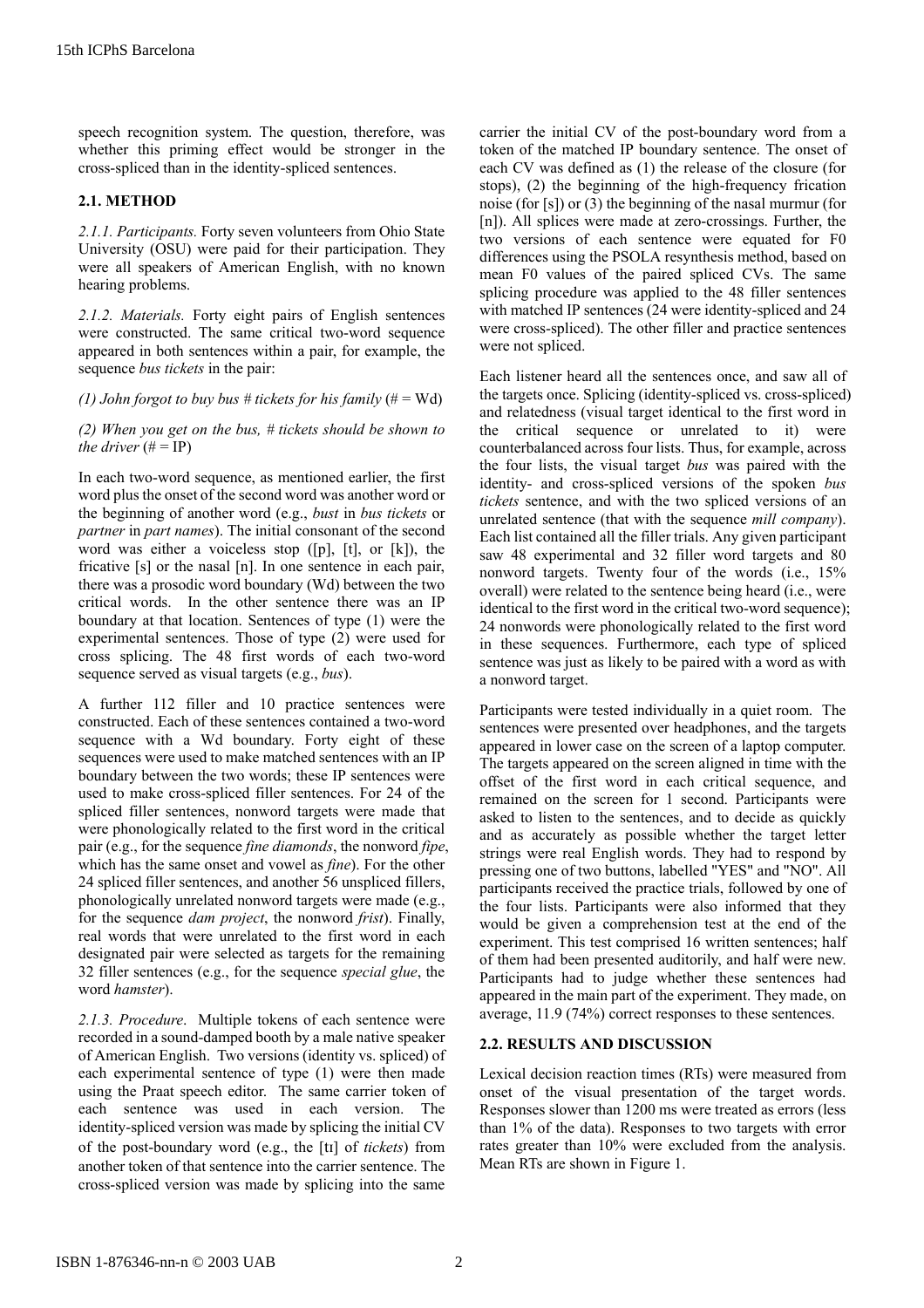

*Figure 1. Mean lexical decision latencies, Experiment 1.*

Analyses of Variance (ANOVAs) on the RT data treated participants (*F1*) or items (*F2*) as the repeated measure. They revealed an identity priming effect: Listeners were faster to respond to identical targets (e.g., to *bus* as *"bus tickets"* was heard) than to unrelated targets (e.g., to *bus* as *"mill company"* was heard): *F1*(1,43) = 16.6, *p* < .001;  $F2(1,45) = 5.6$ ,  $p < .05$ . There was no main effect of splicing, but there was a trend towards an interaction of this factor with the priming effect:  $F1(1,43) = 3.1$ ,  $p = .08$ ;  $F2(1,45) = 1.5, p > 1.$  Planned pairwise comparisons showed that the priming effect was significant for the cross-spliced sentences (i.e., where the onset of the post-boundary word was spliced from IP-initial position; *t1*(46) = 3.5, *p* < .005; *t2*(45) = 2.6, *p* < .05) but not for the identity-spliced sentences  $(t/(46) = 2.0, p = .05; t/(45) =$ 1.1, *ns*). Further analyses suggested that this interaction was largely due to the items in which the splicing involved stops. There were no significant effects in ANOVAs on error rates. The overall mean error rate was 2%.

Listeners were therefore faster to recognise a target word such as *bus* when they were hearing a sentence containing *bus tickets* than when they were hearing an unrelated sentence, but only when the onset of *tickets* originated from IP-initial position. We suggest that the acoustic-phonetic cues associated with domain-initial strengthening (particularly those for stops) helped listeners to segment the sequences (i.e., helped them rule out competitor words, such as *bust* in *bus tickets*). The resulting strong activation of the correct first word in the sequence led to the priming effect seen in visual lexical decision. In contrast, when no strengthening cues were available (i.e., in the identity-spliced sentences), given the added difficulties due to the presence of a lexical competitor, listeners tended to be unable to complete their segmentation of the critical sequence by the time they were initiating their lexical decision responses, so no priming was observed.

## **3. EXPERIMENT 2**

In our second experiment, we asked whether domain-initial strengthening could also be of benefit to lexical segmentation in the context of an IP boundary. We therefore ran a direct analogue of Experiment 1, using the same task and experimental manipulations, and indeed the same critical materials, but using as the carrier sentences those with IP boundaries that were used for cross-splicing in Experiment 1 (the type (2) sentences). Thus listeners heard sentences including, for example, *"… bus, tickets …",* in which the initial CV of the post-boundary word came either from another token of that IP boundary sentence and thus maintained strengthening cues, or from the matched sentence with a Wd boundary (the type (1) sentences) and thus did not contain strengthening cues.

If domain-initial strengthening facilitates lexical segmentation in this context, there should be a stronger priming effect for identity-spliced than for cross-spliced sentences (note that this is opposite to the pattern observed in Experiment 1). It was possible, however, that sufficient segmentation cues would be available in both types of sentence given the presence of an IP boundary. Pre-boundary lengthening and boundary tones, for example, are robust phonetic correlates of prosodic structure [10,11,12,13] and could be used in lexical segmentation. Since this information is present in both the identity- and cross-spliced sentences, segmentation (and hence the priming effect) could be equivalent across conditions.

#### **3.1. METHOD**

*3.1.1. Participants.* Forty eight new volunteers from OSU were paid to take part. They were all speakers of American English, with no known hearing problems.

*3.1.2. Materials.* The experimental sentences were the 48 sentences with IP boundaries that were used for cross-splicing in Experiment 1. There were again 48 filler sentences that were also spliced. These were the sentences with IP boundaries that were matched to the equivalent spliced fillers in Experiment 1. The other filler sentences (64 fillers and 10 for practice) were new; all of these had an IP boundary near the middle of the sentence. The visual targets (words and nonwords) were the same as before.

*3.1.3. Procedure*. The new sentences were recorded by the same speaker, during the Experiment 1 recording session. The same procedure as in the first experiment was used for speech editing, counterbalancing materials across lists, and running the experiment. The only difference between the experiments, therefore, was that the visual targets now appeared during two-word sequences that contained an IP boundary. Listeners made, on average, 11.6 (73%) correct responses on the comprehension test.

### **3.2. RESULTS AND DISCUSSION**

Lexical decision RTs (from target onset) slower than 1200 ms were again treated as errors (less than 1% of the data). Responses to one target (error rate  $> 10\%$ ) were excluded from the analysis. Mean RTs are shown in Figure 2.

ANOVAs on these data showed that listeners were again faster to respond to identical targets (e.g., to *bus* as *"bus,*